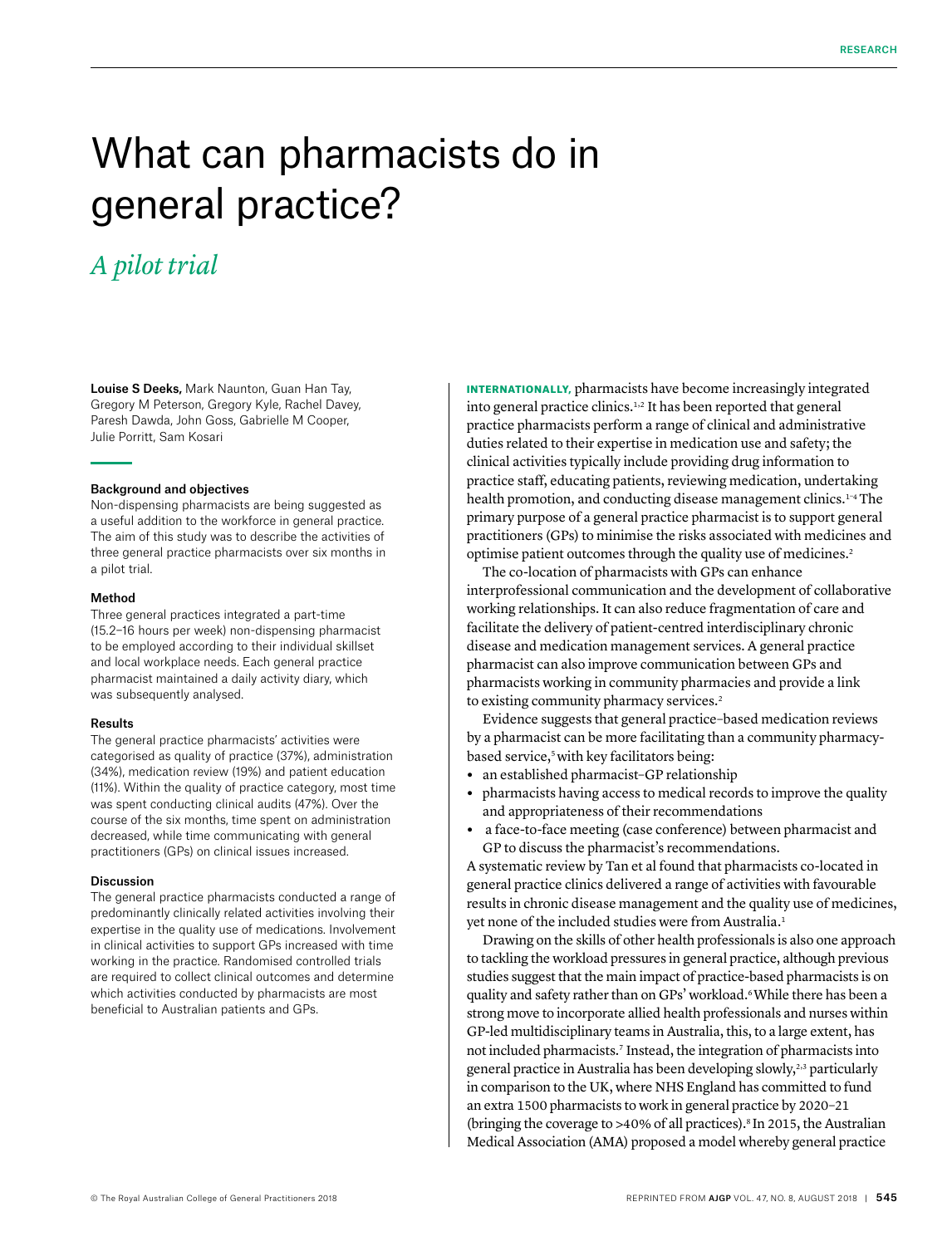pharmacists would assist GPs with medication management activities to deliver broader health system savings.<sup>7,9,10</sup> The AMA suggested that the most feasible approach to funding pharmacists in general practice would be to adapt existing models that have been accepted and shown to work in general practice. They therefore proposed the introduction of a Pharmacist in General Practice Incentive Program, which is structured in the same way as the existing incentive payments provided for nurses working in Australian general practice (Practice Nurse Incentive Program).<sup>7</sup>

The AMA's model has not progressed.10 In part, this can be attributed to the lack of support for an integrated model from the Pharmacy Guild of Australia, who support pharmacists in general practice but prefer their community pharmacy owner members employing sessional 'outreach community pharmacists' who could provide support to local general practices on an as-needed contract basis.<sup>11</sup>

Understanding the ways that general practice pharmacists can be best employed will be an important step to develop and consolidate their role in Australia. The activities of one Australian general practice pharmacist over a period of three months were reported by Freeman et al, who ascertained that the most common roles conducted were medication review, advice on the therapeutic management of individual patients, student supervision, drug information and administrative tasks.<sup>4</sup>

To contribute to the limited Australian research on this topic, three general practices in the Australian Capital Territory (ACT) each employed a parttime, non-dispensing pharmacist in a pilot trial. This was an initiative of the Capital Health Network, ACT's Primary Health Network, who funded the payment of each pharmacist. The aim of this study was to describe the activities, and activity variation, of the general practice pharmacists over a period of six months.

# **Method**

Each general practice had 14,500–22,200 active patients. The three practices recruited their own pharmacists without

any involvement of the research team. They had not previously had a pharmacist within the practice, and there had been no prior working relationship with these pharmacists. The pharmacists, who worked in the role for 15.2–16 hours per week, were subsequently employed according to their own individual skillset and local workplace needs, which were independently determined by each practice. The pharmacists, who had not worked previously in general practice, had a range of experience, with periods of registration between three and 31 years. The three pharmacists are henceforth referred to as pharmacist A, B and C. All pharmacists commenced employment prior to the research team collecting data.

Each pharmacist was provided with an activity diary using a Microsoft Excel workbook. Pharmacists recorded data for each activity that they performed while working at the general practice, including a description, time taken and relevant additional comments. The diaries were submitted for analysis monthly. Two researchers (GHT, SK) conducted the initial analysis of activities by annotating the entries using an evolving coding system. A third researcher (LSD, with UK general practice pharmacist experience) reviewed the coded data to check the consistency and suitability of the assigned codes. The researchers resolved any discrepancies by discussion. The study was approved by the University of Canberra Human Research Ethics Committee (project number 15-235).

# **Results**

Over six months, the three pharmacists recorded a total of 944 hours of work activity. The pharmacists conducted a range of predominantly clinically related activities, which included medication reviews, patient and staff education, asthma care, smoking cessation, clinical audits, targeted deprescribing and posthospitalisation medication reconciliation (performed on 33 occasions, generally as part of a medication review conducted following hospital discharge). Overall, the activities of the pharmacists could be categorised into four major groups: quality of practice, administration, medication review and patient education activities (Table 1).

The pharmacists spent most time undertaking quality of practice (37% of work time) and administration (34%) activities. Within the quality-of-practice category, the largest proportion of time was spent conducting clinical audits (47%), included defining audit criteria, setting the standards, conducting the search, reviewing case notes to identify opportunities for improvement and discussing recommendations with the GPs. Continuing professional development (38%) was the next most common qualityof-practice activity, principally because the pharmacists needed to learn new skills for their developing roles. This included further training in smoking cessation, motivational interviewing, asthma management and opioid use in chronic non-cancer pain. The remainder of quality-of-practice time (15%) was spent providing medication information to practice staff (answering medication queries from GPs and nurses, conducting education sessions on medication, discussing prescribing guidelines with GPs and coordinating antibiotic awareness week). The time that the pharmacists spent on activities that included communication with GPs increased over the course of the pilot study, from a total of 14 hours in May to 40 hours in November. The communication was not social in nature and was always linked to a professional activity (eg medication reviews, audit discussions, post-discharge medication reconciliation, prescribing guidelines).

Contact with patients comprised medication review (19%) and patient education (11%). Asthma, aged care, posthospital discharge and polypharmacy (with the aim to deprescribe) were the main reasons for medication review referral. Patient education was 51% medication related and 49% lifestyle related; the latter included smoking cessation when not directly related to medications used in cessation. Lifestyle education was complementary to any advice provided by the GPs and other practice staff.

Administration included email, arranging appointments, documentation,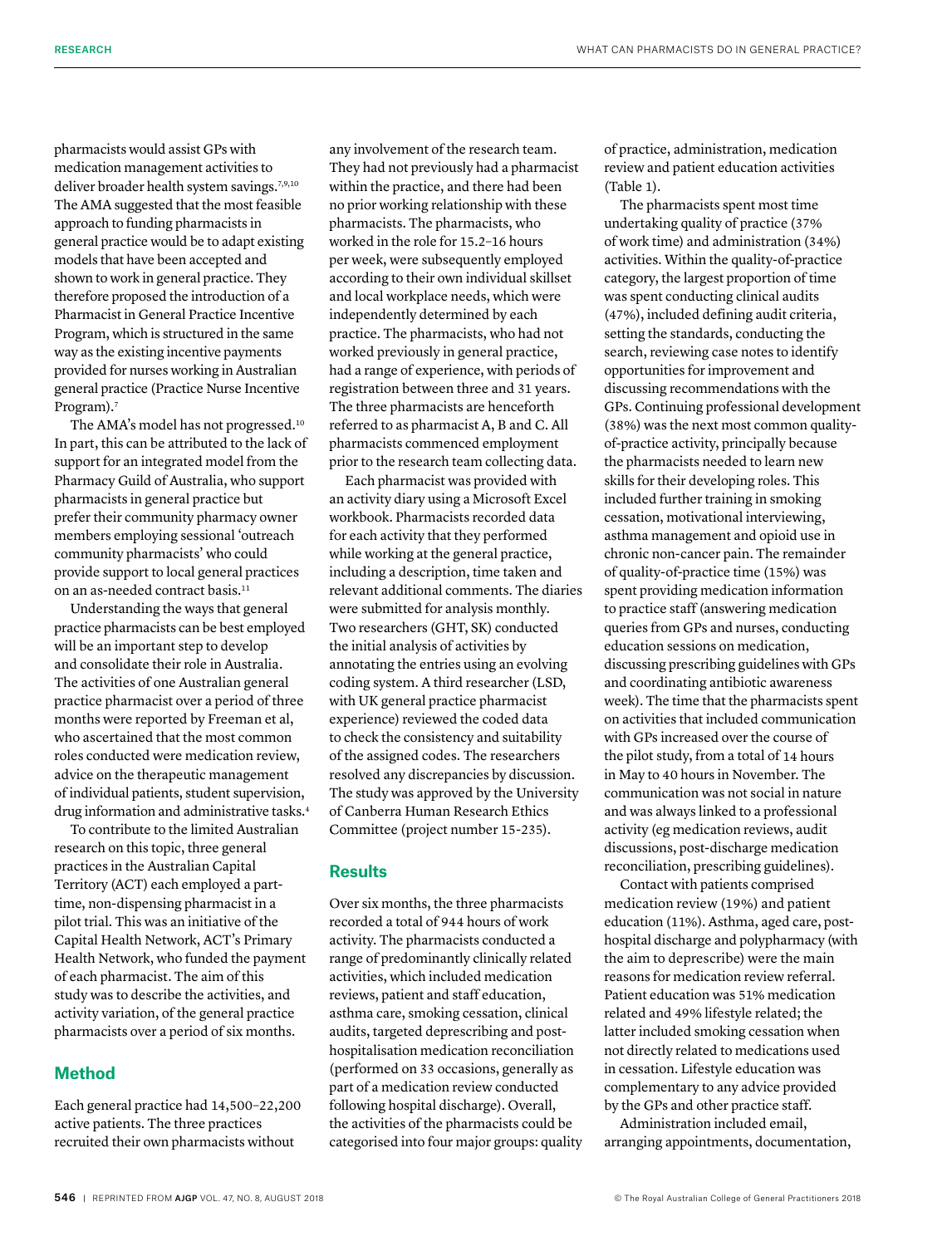travel between sites and evaluation-related activities; 29% of administration time was spent directly on research-related work. Over the course of the trial, administration time decreased as the role of the general practice pharmacist became established and they took on more quality-of-practice and patient education duties. Smoking cessation and asthma-related activities (eg as part of completing the Asthma Cycle of Care under the Medicare Benefits Schedule) contributed to the increasing patient education time.

The proportion of time spent on different activities by the three pharmacists is shown in Table 1. The largest difference was in patient education. Pharmacist A had a patient education focus (including smoking cessation), whereas Pharmacist B spent more time conducting medication reviews. Administration occupied a larger proportion of Pharmacist B's time because of contacting patients to schedule appointments. Pharmacist C spent less time on patient contact tasks (medication review plus patient education), and this may have been because of their relative inexperience (registered for three years) or the practice priorities.

# **Discussion**

Research into the day-to-day role and function of general practice pharmacists is in its infancy, particularly in Australia.3,4 In this pilot study, it was found that general practice pharmacists conducted activities that were, in order of decreasing time commitment, related to quality of practice, administration, medication review and patient education. Overall, two-thirds of their time was spent in clinically related duties. The pharmacists' communication with GPs increased gradually over the trial period, reflecting more collaboration between pharmacists and GPs as the pharmacists became more integrated in the general practice team, with the development of trust and clear role specification.<sup>12</sup>

It should be noted that the time spent on administration activities decreased once the pharmacists became more established in the practice; time spent

Table 1. Comparison of the proportion of time spent on the different activities by the three pharmacists over the six months

|                                                          | <b>Pharmacist A</b> | <b>Pharmacist B</b> | <b>Pharmacist C</b> | <b>Total</b> |
|----------------------------------------------------------|---------------------|---------------------|---------------------|--------------|
| <b>Medication review</b>                                 | 13%                 | 24%                 | 17%                 | 19%          |
| <b>Patient education</b>                                 | $22\%$ *            | $4%$ *              | 7%                  | $11\%$ *     |
| Medication counselling                                   | 9%                  | 3%                  | 5%                  | 5%           |
| Lifestyle counselling                                    | 14%                 | 0%                  | 2%                  | 5%           |
| <b>Quality of practice</b>                               | 37%                 | 32%                 | 45%                 | 37%          |
| Information provision                                    | 5%                  | 4%                  | 9%                  | 6%           |
| Audits                                                   | 17%                 | 24%                 | 6%                  | 17%          |
| Continuing professional<br>development                   | 15%                 | 4%                  | 30%                 | 14%          |
| Administration                                           | 28%                 | 40%                 | $31\%$ *            | 34%          |
| Emails, arranging appointments,<br>documentation, travel | 16%                 | 31%                 | 22%                 | 24%          |
| Evaluation-related                                       | 12%                 | 9%                  | 8%                  | 10%          |
|                                                          |                     |                     |                     |              |

*\*Percentages that do not add up because of rounding*

on administration was 46% in the first month and decreased to 29% in the final month. Furthermore, the administration activities included those related to the research components of the trial, which normally would not be present. In a study by Freeman et al, the pharmacist, who had already worked in general practice for two years, spent approximately 12% of their time on administrative tasks.<sup>4</sup>

Clinical audits were a major component of quality improvement. One of the pharmacists identified patients with chronic atrial fibrillation not receiving guideline-recommended anticoagulant therapy and made recommendations to GPs to initiate anticoagulant therapy, potentially reducing the risk of ischaemic strokes. Other clinical audits addressed topics including:

- **•** the use of dual antiplatelet therapy for longer than indicated following coronary angioplasty
- **•** ongoing oral corticosteroid therapy and the risk of osteoporosis
- **•** no record of glycated haemoglobin (HbA1c) results for some patients with type 2 diabetes (and potentially

needing to review and modify their drug therapy)

**•** patients with heart failure for whom angiotensin converting enzyme inhibitors or angiotensin receptor blockers had not been prescribed.

Improved outcomes have been demonstrated elsewhere when general practice pharmacists proactively identify patients from disease and drug databases and implement appropriate interventions.13,14

Medication reviews, conducted to identify and resolve medication-related problems at an individual patient level, can improve the use of medicines and health outcomes.5,15The benefits of a medication review conducted by a pharmacist co-located within a general practice include improved timeliness and access to information in the patient's primary care medical file and to the prescribing doctor.<sup>2,4,5</sup> In a study by Freeman et al, the pharmacist spent more than twice the time (40% versus 19%) conducting medication reviews than our pharmacists.4This difference may have been be attributable to funding sources: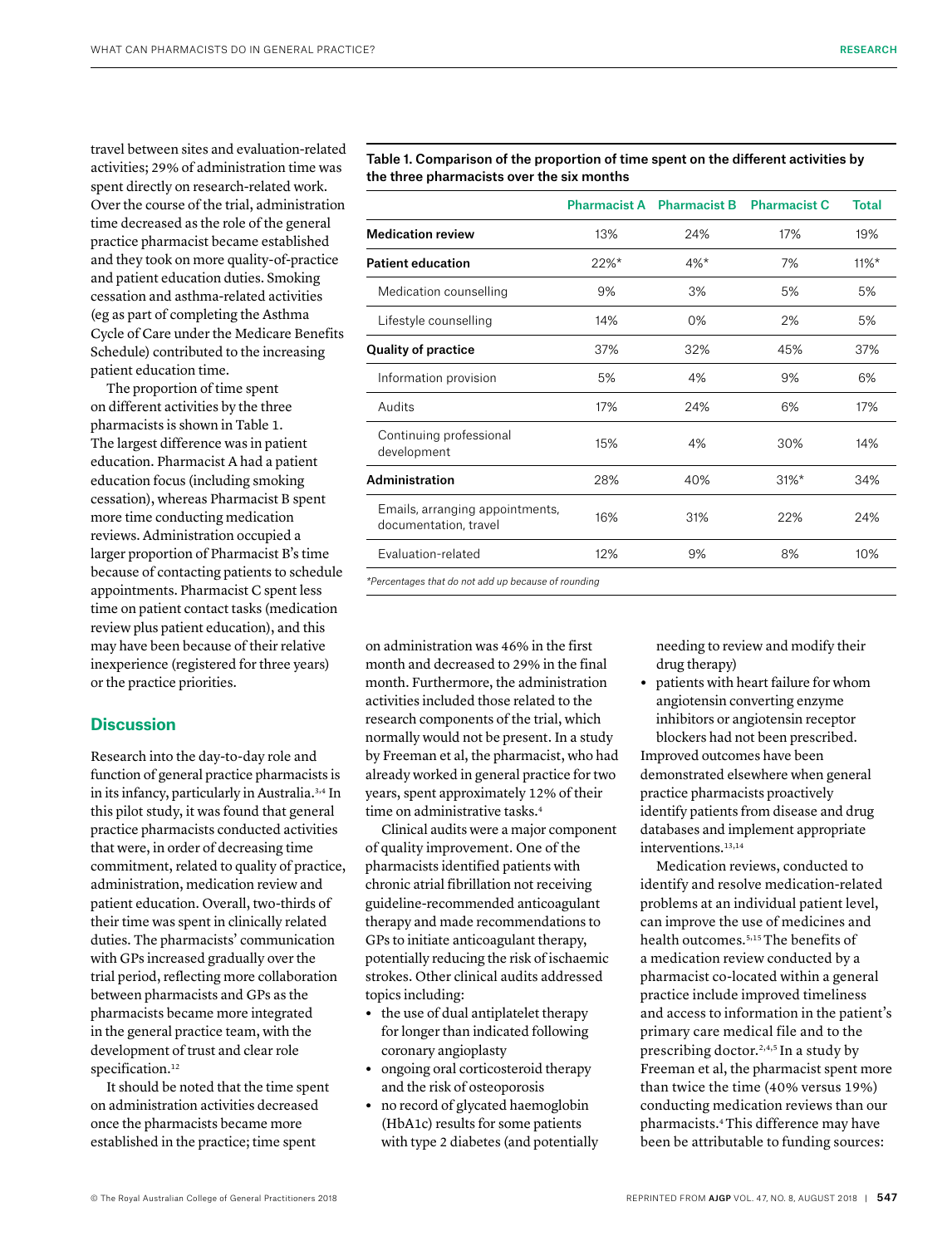the study by Freeman et al was funded by income generated from governmentfunded medication reviews, whereas the funding for our study was provided by the local primary health network.

The variation in activities performed by the general practice pharmacists in this study and in comparison to the findings of Freeman et al<sup>4</sup> is not surprising and is to be welcomed. It aligns with the reality that 'no two general practices are alike. The role of the pharmacist should therefore be flexible to meet the needs of the community based on the individual skills or interests of GPs and pharmacists.'2

It should be acknowledged that practice nurses can also have roles in chronic disease management, such as asthma care. However, because of their expertise, we believe that pharmacists are the most appropriate healthcare professional to participate in chronic disease management where medication is a principal treatment modality. Similarly, nurses can also conduct smoking cessation consultations, but pharmacists are suitable healthcare professionals for this role as pharmacotherapy choice can be central to the success of the quit attempt.

This pilot study had strengths and limitations. It was naturalistic, with the researchers not being involved in recruitment or task allocation to the pharmacists. This action research methodology can be perceived positively, because the pharmacists in general practice were being employed according to local 'real world' workplace needs. A major strength was that data were collected for six months and there were three pharmacists with varied skill sets in three different general practices. However, we were reliant on the pharmacists accurately self-reporting their activities. The general practices offered to participate in the trial and were from one Australian city; they may not be representative of all general practices. The perceptions of stakeholders regarding the benefits, barriers and enablers for integrating pharmacists into general practice are reported separately.16

Further evaluation through large randomised controlled trials in Australia is required to collect clinical outcomes

and determine which activities conducted by pharmacists are most beneficial, cost-effective and welcomed by GPs and patients. This could then be used to develop a robust business case for ongoing funding to facilitate the wider integration of pharmacists in Australian general practice. It could also validate the conclusions of an independent report commissioned by the AMA, estimating that for every \$1 invested, \$1.56 in benefits could be generated.7,9,10 Perhaps then, as has been expressed in the UK, having a clinical pharmacist in the primary healthcare team will be considered a 'no brainer', and pharmacists in general practice will be here to stay and regarded as a necessity, not a luxury.<sup>6,17</sup>

# **Implications for general practice**

Pharmacists can be employed for a range of activities in general practice**.** These activities were predominantly clinically related in this pilot, including medication reviews, patient and staff education, asthma care, smoking cessation, clinical audits, targeted deprescribing and posthospitalisation medication reconciliation. During the six months, time spent communicating on clinical issues with GPs increased, suggesting that the pharmacists became collaborative team members within the general practice.

#### Authors

Louise S Deeks BSc (Hons), PGDipPharmPrac, PGCertIPresc, Pharmacist Researcher, Discipline of Pharmacy, Faculty of Health, University of Canberra, Bruce, Canberra, ACT

Mark Naunton BPharm (Hons), AACP, PhD, Head of Discipline, Discipline of Pharmacy, Faculty of Health, University of Canberra, Bruce, Canberra, ACT Guan Han Tay BSc, MPharm, Researcher, Discipline of Pharmacy, Faculty of Health, University of Canberra, Bruce, Canberra, ACT

Gregory M Peterson BPharm (Hons), MBA, PhD, Deputy Dean of Research, Faculty of Health, University of Tasmania, Hobart, Tas

Gregory Kyle BPharm, MClinPharm, PhD, Head of Discipline, Queensland University of Technology, Brisbane, Queensland, Qld

Rachel Davey BSc (Hons), MMedSci, PhD, Director, Centre for Research & Action in Public Health, Health Research Institute, University of Canberra, Bruce, Canberra, ACT

Paresh Dawda MBBS, DRCOG, DFRSH, FRCGP, FRACGP, PGCertLeadership, Practicing Clinician and Medical Researcher, Centre for Research & Action in Public Health, Health Research Institute, University of Canberra, Bruce, Canberra, ACT

John Goss BEc, BSc, GradDiplNutrDiet, Health Economist, Centre for Research & Action in Public Health, Health Research Institute, University of Canberra, Bruce, Canberra, ACT

Gabrielle M Cooper BPharm, PGDipHospPharm, PhD, Professor of Pharmacy, Discipline of Pharmacy, Faculty of Health, University of Canberra, Bruce, Canberra, ACT

Julie Porritt BHlthSc (Mgt), MHSM, General Manager Innovation and Improvement, Capital Health Network, Deakin West, Canberra, ACT

Sam Kosari BPharm (Hons), AACP, PhD, Course Convenor, Discipline of Pharmacy, Faculty of Health, University of Canberra, Bruce, Canberra, ACT. sam. kosari@canberra.edu.au

Competing interests: MN's relative was a study pharmacist in the trial; however, the research team undertook significant steps to mitigate against this conflict, which included MN stepping down as project lead when conflict surfaced (SK was the project lead). MN did not have access to the raw data at any stage. GC reports having been a director of the board of the funding body (Capital Health Network) since 2011 and became Chair of the Capital Health Network in November 2016. GC did not have access to any identifiable data during the study.

Provenance and peer review: Not commissioned, externally peer reviewed.

Funding: PD reports commissioned evaluation from Capital Health Network during the conduct of the study. MN received grants from Capital Health Network during the conduct of the study. JP received grants from the Commonwealth Department of Health during the conduct of the study. These grants were unrelated to the reported study.

#### Acknowledgements

We acknowledge the Capital Health Network for undertaking this pilot program using funding provided by the Australian Government under the Primary Health Network Program.

#### References

- 1. Tan ECK, Stewart K, Elliott RA, George J. Pharmacist services provided in general practice clinics: A systematic review and meta-analysis. Res Social Adm Pharm 2014;10(4):608–22. doi: 10.1016/j.sapharm.2013.08.006.
- 2. Freeman C, Rigby D, Aloizos J, Williams I. The practice pharmacist: A natural fit in the general practice team. Aust Prescr 2016;39(6):211–14.
- 3. Freeman C, Cottrell N, Rigby D, Williams ID, Nissen L. The Australian practice pharmacist. J Pharm Pract Res 2014;44:240–48.
- 4. Freeman C, Cottrell N, Kyle G, Williams ID, Nissen L. Chronicles of a primary care practice pharmacist. Integr Pharm Res Pract 2012;1:13–18.
- 5. Kwint HF, Bermingham L, Faber A, Gussekloo J, Bouvy ML. The relationship between the extent of collaboration of general practitioners and pharmacists and the implementation of recommendations arising from medication review: A systematic review. Drugs Aging 2013;30(2):91–102. doi: 10.1007/s40266-012- 0048-6.
- 6. Avery AJ. Pharmacists working in general practice: Can they help tackle the current workload crisis? Br J Gen Pract 2017;67(662):390–91. doi: 10.3399/ bjgp17X692201.
- 7. Australian Medical Association. General practice pharmacists – Improving patient care. Barton, ACT: AMA, updated May 2015. Available at